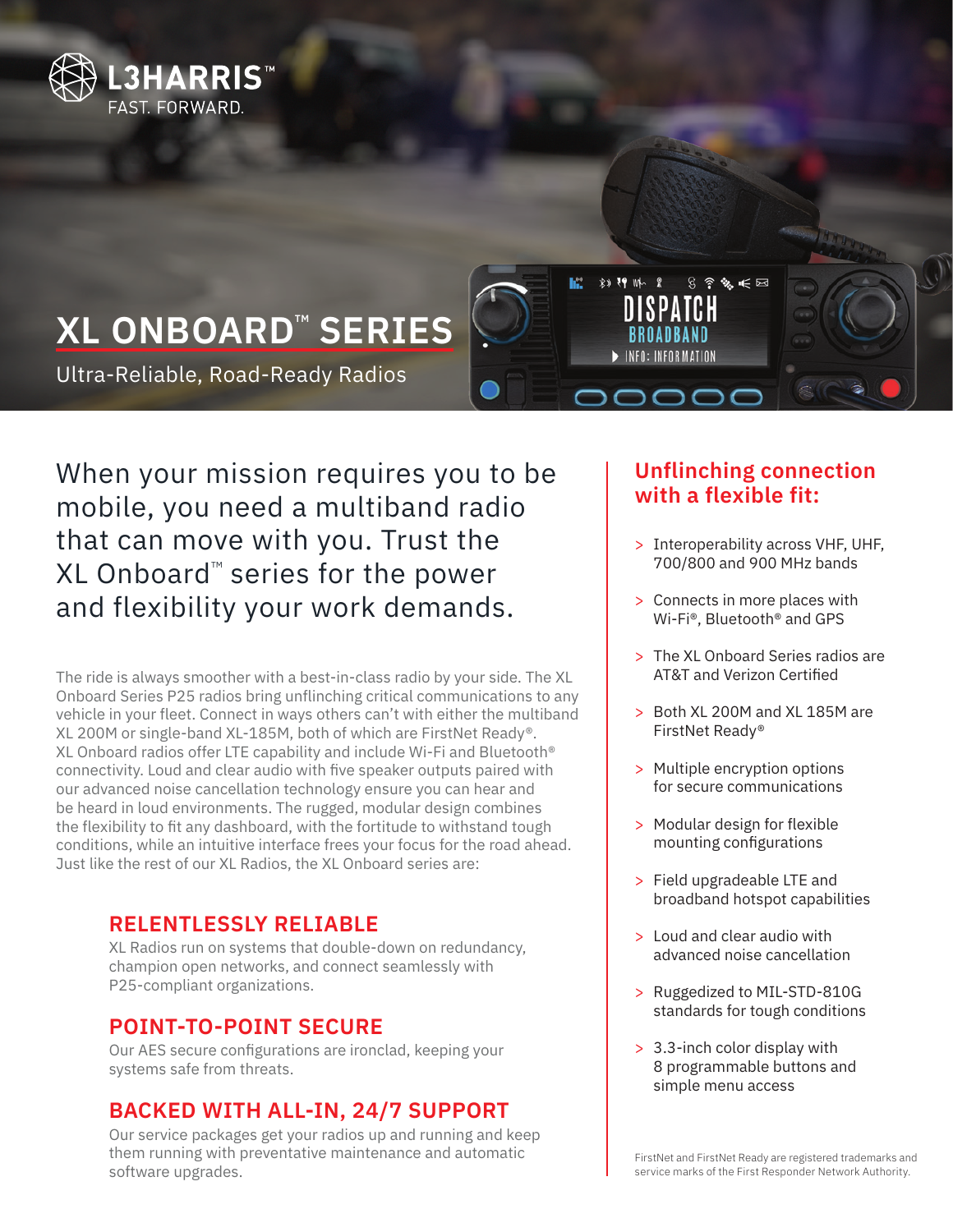| <b>GENERAL</b>                                                                                                                                              |                                                                                                                                                                                                                                                             |                                                                                                                                                 |  |  |  |
|-------------------------------------------------------------------------------------------------------------------------------------------------------------|-------------------------------------------------------------------------------------------------------------------------------------------------------------------------------------------------------------------------------------------------------------|-------------------------------------------------------------------------------------------------------------------------------------------------|--|--|--|
| Dimensions (H x W x D):<br><b>Radio Only</b><br>Radio and Control Unit (includes knobs)<br>Control Unit (Remote) (includes knobs                            | $2.0 \times 6.9 \times 9.7$ in (49 x 174 x 230.5 mm)<br>2.4 x 6.9 x 12.8 in (60 x 175 x 320.7 mm)<br>$2.4 \times 6.9 \times 4.0$ in $(60 \times 175 \times 72.2$ mm)                                                                                        |                                                                                                                                                 |  |  |  |
| Weight:<br><b>Remote Mount Radio</b><br><b>Control Unit (Remote Mount)</b><br>Front Mount Radio with Control Unit                                           | $5.0$ lbs $(2.3$ kg)<br>$1.3$ lbs $(0.6 \text{ kg})$<br>7.0 lbs (3.2 kg)                                                                                                                                                                                    |                                                                                                                                                 |  |  |  |
| <b>Channel/Talkgroup Capacity</b>                                                                                                                           |                                                                                                                                                                                                                                                             | 12,500 (1,250 per mission plan-up to 10 mission plans)                                                                                          |  |  |  |
| <b>Radio Programming</b>                                                                                                                                    | Firmware, personalities and feature set over Wi-Fi                                                                                                                                                                                                          |                                                                                                                                                 |  |  |  |
| <b>Control Unit</b>                                                                                                                                         | 18-bit color LCD<br>480 pixels x 220 pixels<br>3.3-inch color LCD with up to 3 lines of text<br>5 programmable favorites buttons<br>Separate volume and channel selector knobs<br>Built-in speaker<br>Single DIN sizing<br>2 USB-C ports (1 for microphone) |                                                                                                                                                 |  |  |  |
| Speakers:<br>External, 15 W<br>Internal, 3 W                                                                                                                | Two channels of 15 W of audio (< 3% distortion)<br>on both the radio body and control head<br><b>Built-in Control Head Speaker</b>                                                                                                                          |                                                                                                                                                 |  |  |  |
| <b>Environmental Specifications:</b><br><b>Relative Humidity</b><br>Ambient Temperature Range <sup>1</sup><br>Altitude:<br>Operational<br><b>In-Transit</b> | Per MIL-STD-810G<br>-22°F to +140°F (-30°C to 60°C)<br>15,000 ft (4,572 m)                                                                                                                                                                                  |                                                                                                                                                 |  |  |  |
| Electrical:<br><b>System Voltage</b><br><b>Standby Current Drain</b><br><b>Receive Current Drain</b><br>Current Drain @ 35W TX<br>Current Drain @ 50W TX    | 50,000 ft (15,240 m)<br>10.8 to 16.6 VDC negative ground<br>1 A<br>2A<br>10A<br>15A                                                                                                                                                                         |                                                                                                                                                 |  |  |  |
| GPS/GNSS:                                                                                                                                                   | Connectivity Module                                                                                                                                                                                                                                         | XL Mobile without LTE Core   XL Mobile with LTE Core Connectivity<br>Module                                                                     |  |  |  |
|                                                                                                                                                             | P25 standard tier 2 and L3Harris in-band                                                                                                                                                                                                                    |                                                                                                                                                 |  |  |  |
| Channels<br><b>GNSS Constellations Supported Tracking</b><br>Sensitivity                                                                                    | 52<br>$\overline{2}$<br>(GLONASS)                                                                                                                                                                                                                           | 72<br>4<br>$-165$ dBm (GPS), $-163$ dBm $-160$ dBm (GPS & GLONASS)                                                                              |  |  |  |
| <b>Acquisition Sensitivity</b><br><b>Cold Start</b><br><b>Hot Start</b><br><b>Feature</b>                                                                   | $-146$ dBm (GPS)<br>< 35 seconds<br>< 1 second                                                                                                                                                                                                              | -160 dBm (GPS & GLONASS)<br>26 seconds<br>1.5 seconds<br>Accelerometer for location tracking / dead<br>reckoning in GPS-challenged environments |  |  |  |

1 For CCM equipped devices in the Australian and New Zealand markets, the recommended Ambient Temperature Range specification is -30°C to +45°C per the RCM directive for internal temperature limits for telecom equipment.

| <b>LMR TRANSMITTER</b>              |                         |                               |                                    |                    |  |
|-------------------------------------|-------------------------|-------------------------------|------------------------------------|--------------------|--|
| <b>Frequency Bands (MHz)</b>        | <b>VHF</b>              | <b>UHF</b>                    | 700/800                            | 900                |  |
| Frequency Range (U.S.)              | 136-174                 | 378-522                       | 768-776, 798-806, 806-816, 851-861 | 896-902, 935-944   |  |
| Frequency Range (Int'l)             | 136-174                 | 378-522                       | 763-776, 793-806, 806-825, 851-870 | 896-902, 935-944   |  |
| <b>Modulation Limiting (kHz)</b>    | 5 (FM)<br>$2.5, 5$ (FM) |                               |                                    |                    |  |
| <b>Audio Response</b>               |                         | Meets TIA-603-D Section 3.2.6 |                                    |                    |  |
| <b>Spurious and Harmonics (dBc)</b> | < -75, FCC Part 90      | < -70, FCC Part 90            | < -75, FCC Part 90                 | < -75, FCC Part 90 |  |
| FM Hum and Noise (dB @ 12.5 kHz)    | 45.0                    |                               |                                    |                    |  |
| FM Hum and Noise (dB @ 25 kHz)      | 47.0                    |                               |                                    |                    |  |
| Audio Distortion (%)                | < 3.0                   |                               |                                    |                    |  |
| P25 Modulation Fidelity (%)         | < 3.00                  |                               |                                    |                    |  |
| <b>Frequency Stability (ppm)</b>    | ±1.5                    |                               |                                    |                    |  |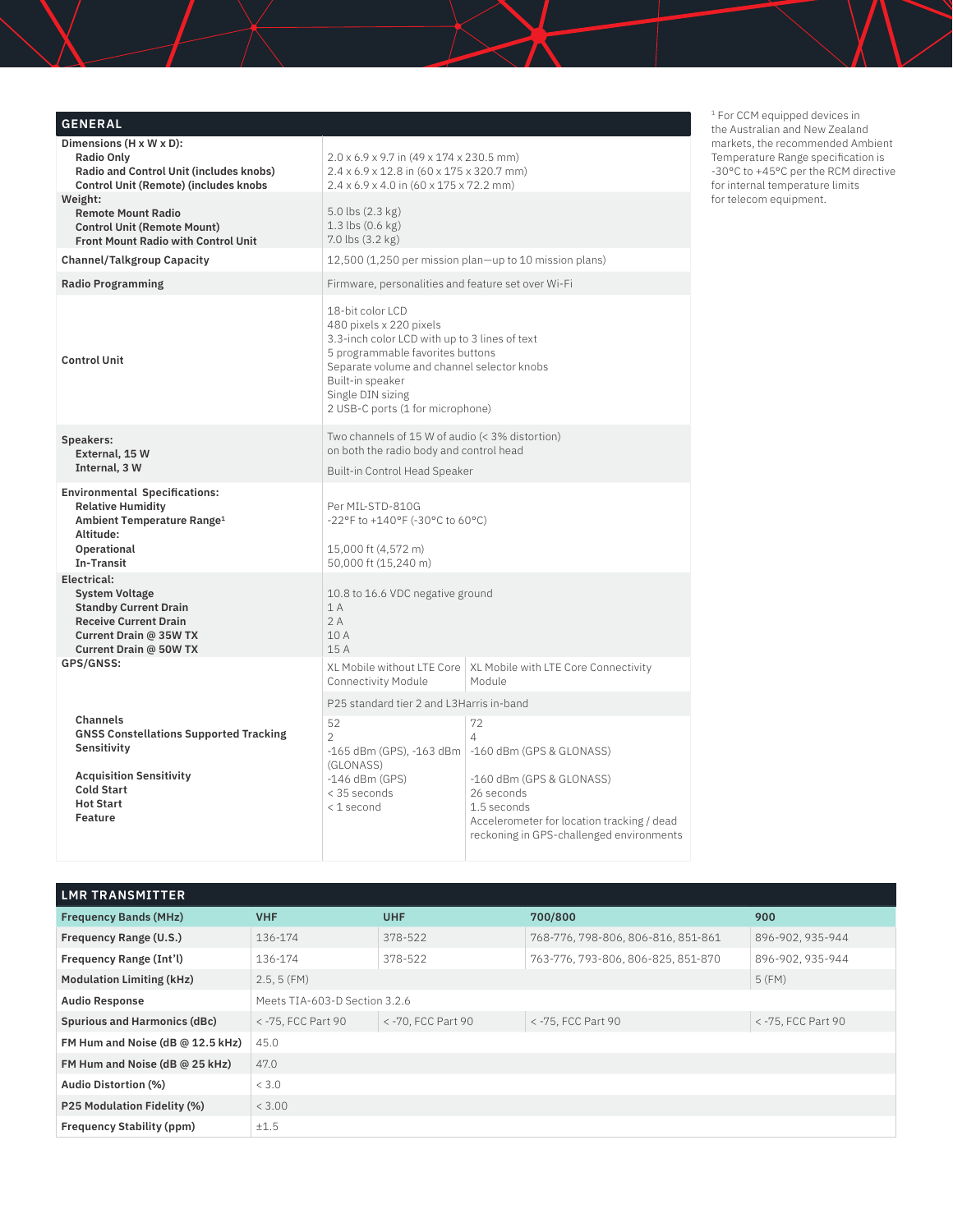| LMR TRANSMITTER                  |                            |                                                        |       |       |  |
|----------------------------------|----------------------------|--------------------------------------------------------|-------|-------|--|
| P25 Adjacent Power (dB)          | >67                        | > 67 @ 50 W (378-512 MHz)<br>> 67 @ 25 W (512-52 2MHz) | >67   | >67   |  |
| <b>Channel Spacing (kHz)</b>     | 12.5, 25                   |                                                        |       | 12.5  |  |
| <b>Conducted Emissions (dBc)</b> | $-75$                      | $-70$                                                  | $-75$ | $-75$ |  |
| <b>Radiated Emissions</b>        | Meets TIA/EIA-603-D 3.2.12 |                                                        |       |       |  |

| <b>LMR RECEIVER</b>                                   |                                   |            |                       |           |  |
|-------------------------------------------------------|-----------------------------------|------------|-----------------------|-----------|--|
| <b>Frequency Bands (MHz)</b>                          | <b>VHF</b>                        | <b>UHF</b> | 700/800               | 900       |  |
| Frequency Range (U.S.)                                | 136-174                           | 378-522    | 768-776, 851-861      | 935-944   |  |
| Frequency Range (Int'l)                               | 136-174                           | 378-522    | 763-776, 851-870      | 935-944   |  |
| <b>Channel Spacing (kHz)</b>                          | 12.5, 25                          |            |                       | 12.5      |  |
| Sensitivity (12 dB SINAD)                             | $-119$ dBm                        |            |                       |           |  |
| P25 Sensitivity (5% BER)                              | $-119$ dBm                        |            |                       |           |  |
| <b>Adjacent Channel Rejection</b><br>$@25$ kHz (dB)   | 77                                | 78         | 76                    | <b>NA</b> |  |
| <b>Adjacent Channel Rejection</b><br>$@12.5$ kHz (dB) | 72                                | 70         | 70                    | 70        |  |
| P25 Adjacent Channel Rejection<br>$@ 12.5$ kHz (dB)   | 60                                | 60         | 60                    | 60        |  |
| <b>Intermodulation Distortion (dB)</b>                | 77                                | 78         | 75                    | 75        |  |
| FM Hum and Noise @ 12.5 kHz (dB)                      | 49                                | 47         | 45                    | 45        |  |
| FM Hum and Noise @ 25 kHz (dB)                        | 50                                | 50         | 47                    | <b>NA</b> |  |
| <b>Rated Audio Output</b>                             | 2 channels of 15 W RMS into 4 Ohm |            |                       |           |  |
| <b>Audio Distortion</b>                               | < 3.0% @ rated power              |            |                       |           |  |
| <b>Stability Rejection (ppm)</b>                      | $+/- 1.5$                         |            |                       |           |  |
| <b>Spurious Rejection (dB)</b>                        | 92                                | 90         | 88<br>74 (771.3-772.3 | 88        |  |
| Selectivity (dB)                                      | <b>NA</b>                         | <b>NA</b>  | 20 (NPSAC Only)       | <b>NA</b> |  |

| <b>BROADBAND</b>                                           |                                                                                                       |  |  |  |
|------------------------------------------------------------|-------------------------------------------------------------------------------------------------------|--|--|--|
| <b>LTE Protocol</b>                                        | 3GPP Release 11, Category 12, Power Class 3 UE with support for QoS QCI                               |  |  |  |
| <b>North America</b><br><b>LTE Option</b>                  | FCC ID: N7NEM75S<br>4G LTE Bands: B@, B4, B5, B12, B13, B14, B17, B29*, B30*, B66<br>3G Bands: B2, B5 |  |  |  |
| <b>International LTE Option</b><br>(In selected countries) | 4G LTE Bands: B1, B3, B5, B7, B8, B28<br>3G Bands: B1, B5, B8                                         |  |  |  |
| Wi-Fi                                                      | 802.11ac 2.4 GHz; supports up to 10 client devices                                                    |  |  |  |
| <b>Bluetooth</b>                                           | Bluetooth 4.0 (128-bit encryption)                                                                    |  |  |  |

\*Downlink only for Carrier Aggregation

| <b>ENVIRONMENTAL STANDARD</b>        |                     |                |                             |  |  |
|--------------------------------------|---------------------|----------------|-----------------------------|--|--|
| <b>Applicable</b><br><b>Standard</b> | <b>Parameter</b>    | <b>Methods</b> | <b>Procedure/Categories</b> |  |  |
| MIL-STD-810G*                        | Low Pressure        | 500.5          | 1,2                         |  |  |
|                                      | High Temperature    | 501.5          | 1,2                         |  |  |
|                                      | Low Temperature     | 502.5          | 1,2                         |  |  |
|                                      | Temperature Shock   | 503.5          | $1 - B$                     |  |  |
|                                      | Solar Radiation     | 505.5          | 1/A1                        |  |  |
|                                      | IP65 (Control Unit) | 506.5          | 1,3                         |  |  |
|                                      | IP54 (Radio)        | 506.5          | 3                           |  |  |